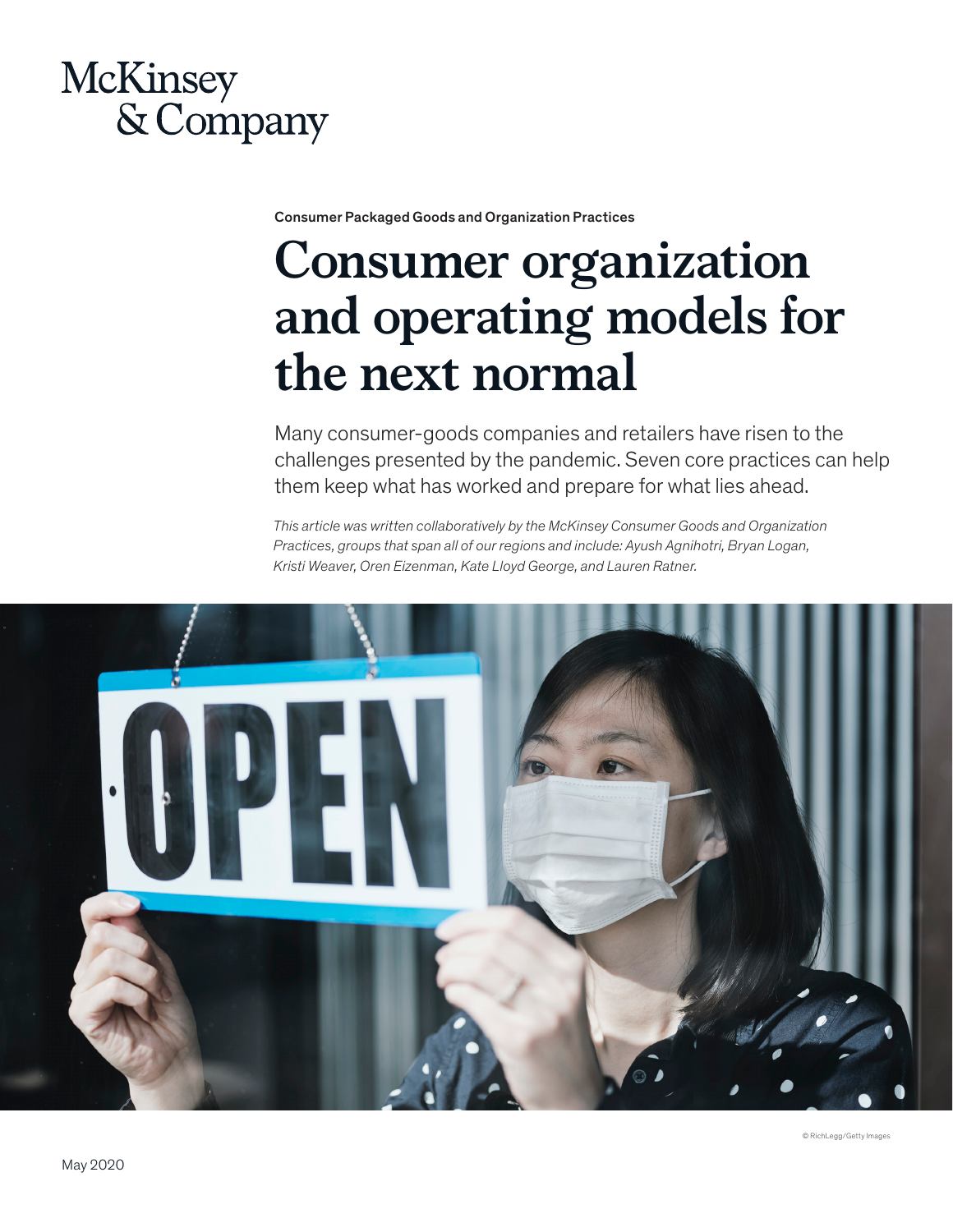The COVID-19 pandemic is posing staggering health and humanitarian challenges.<sup>1</sup> As the crisis evolves, companies must act on multiple fronts to protect their employees, customers, supply chains, and financial performance. Retail and consumergoods sectors have been particularly affected, with frontline employees directly at risk and companies struggling with demand that is either rapidly evaporating or surging well past the available supply.

These most trying of circumstances have forced organizations to adapt quickly. In the process, many have achieved what they had aspired but failed to deliver for years. Decisions are made faster. Innovation cycles have dropped from months to days. Working remotely, previously a benefit offered to a portion of workers at some companies, is now an imperative for most employees. Companies are putting a greater emphasis on employees' physical and mental health than ever before, and they're celebrating leadership capabilities that weren't considered critical before the crisis.

These shifts occurred out of necessity—and, without thoughtful action, many of the recent changes are likely to revert over time to more traditional approaches. Leading companies will use this moment as an opportunity to rethink and reset their operating models for the future.

#### **The seven shifts of the next normal**

As companies reconsider and reconfigure their operating models, they need to be sure to underpin them with seven core practices that will define the next normal<sup>2</sup> (Exhibit 1).

#### 1. Reset of operating model and rhythm based on fewer (and bigger) priorities

In the past few weeks, we have seen a sharper focus on top priorities, while less critical initiatives have been paused or discontinued altogether. A recent McKinsey survey of more than 100 executives at consumer organizations<sup>3</sup> revealed a desire for this sharpened prioritizing to continue and permeate into the next normal. As the fightor-flight instincts triggered by the crisis relax, companies will be tempted to return to more familiar modes of employee engagement.

Sustaining the type of focus and strategic clarity we see today will require deliberate process changes and leadership commitment. The most focused companies use a variety of practices to align their organizations with a clear set of priorities. One such practice is having disciplined management meetings, including structuring the executive-team calendar to explicitly support strategic priorities. Organizations are also establishing working norms that ensure the management team's time together is focused on major decisions, avoiding tactical discussions and leaving ample time to ensure team alignment with company priorities.

Most companies also find that frequently—and formally—revisiting strategic priorities, a necessity during the COVID-19 crisis, is beneficial. This review can take the form of quarterly executiveteam check-ins to assess existing initiatives and to determine whether to accelerate, evolve, or stop them or to address more structural elements, such as shifting from a three-year strategicplanning process to a more dynamic resourceallocation model.

Finally, aligning with fewer (and bigger) priorities may also enable an organization to reset organizational and operating structures. Narrowing down priorities can afford organizations a chance to realign their business segments with the top priorities, rather than with more traditional category or geographic segments, by elevating

<sup>1</sup> See Matt Craven, Mihir Mysore, Shubham Singhal, and Matt Wilson, "COVID-19: Implications for business," April 2020, McKinsey.com.

 $2$  See "The Next Normal" article series, at McKinsey.com.

<sup>&</sup>lt;sup>3</sup> McKinsey Retail and Consumer Goods Bold Moves Survey. One hundred executives at US consumer-goods and retail companies with at least \$2 billion in revenues were surveyed on the organization and operating-model implications of COVID-19. The survey was in the field the week of April 6, 2020.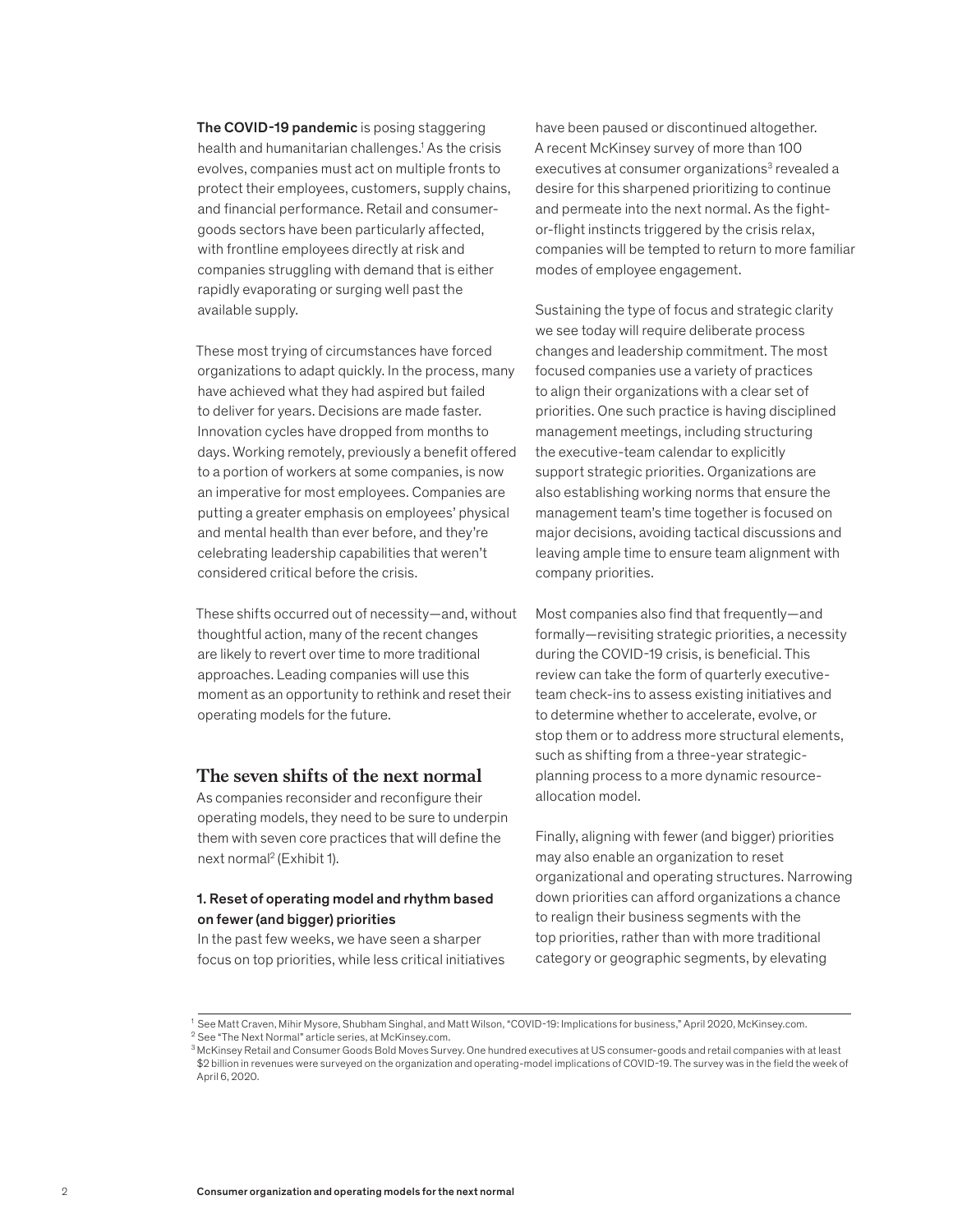#### Exhibit 1

#### **New behaviors can evolve into the next normal for organizations.**

|        | What organizations have shown               | Aspirations for the next normal                                             |
|--------|---------------------------------------------|-----------------------------------------------------------------------------|
|        | 1. Rapid reprioritization                   | Reset of operating model and rhythm around fewer<br>(and bigger) priorities |
|        | 2. Management of cost to maintain liquidity | Comprehensive cost reset                                                    |
|        | 3. Real-time innovation in digital channels | Significant resource distortion for must-win capabilities                   |
|        | 4. Experimentation with remote workforce    | Acceleration to the flexible workforce of the future                        |
| ر<br>ت | 5. Reengagement with employees              | Changed employee value proposition                                          |
|        | 6. Faster decision making                   | Sustained metabolic rate and speed of decision making                       |
| 0ZC    | 7. Resilient leadership during crisis       | Heightened focus on leadership development                                  |

key brands, countries, or information to the CEO in a much more deliberate way. Moreover, it may allow the senior leadership team to incorporate new roles, both permanent and temporary, that reflect the new priorities: M&A, business building, and transformation.

#### 2. Comprehensive cost reset

To recapture pre-COVID-19 margins, many consumer-facing organizations will need to reset their cost structures (Exhibit 2). Disrupted categories (for example, white goods and apparel) are suffering, but even surge categories such as grocery will be adversely affected in the longer term because of shifting consumer sentiment and models of consumer interaction, such as curbside pickup.

Our preliminary impact assessment found that retailers that don't proactively adapt to changing

conditions could see their margins fall 200 to 400 basis points because of increased labor and fulfillment costs. The short- to medium-term impact of shifts in costs and revenues is equivalent to 20 to 30 percent of general and administrative costs. This reduction doesn't include the additional investment necessary to build capabilities that will enable growth.

The story for consumer-goods companies is more nuanced; some categories have flourished thanks to near-term stock-ups while other, more discretionary consumer goods have been affected adversely. Although the margin implications will vary by subsector, the need to invest in new and emerging capabilities, such as digital, data, and analytics (DD&A), is universal. Focused priorities and streamlined decision making naturally create an opportunity to reset the cost structure.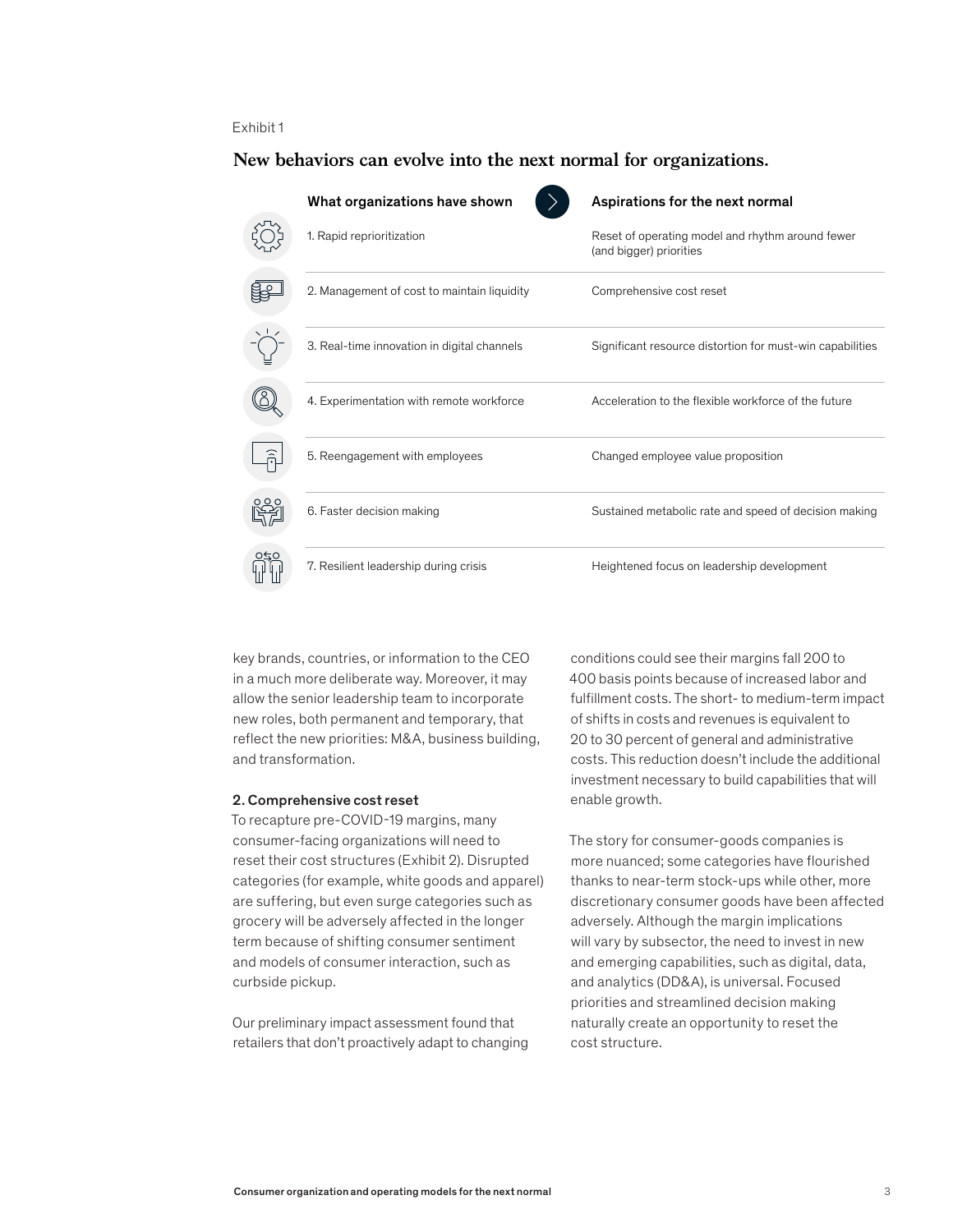Exhibit 2

#### **Retail cost structures need to be revised post-crisis.**

#### Profit and loss headwinds

| Top line                         |  | Contraction for discretionary categories;<br>return to normal varies based on economic<br>response and virus containment                                  |  |  |  |
|----------------------------------|--|-----------------------------------------------------------------------------------------------------------------------------------------------------------|--|--|--|
| Pricing and<br>promotions        |  | Promotional intensity fueled by declines in<br>consumer sentiment and spend                                                                               |  |  |  |
| Shipping and<br>handling         |  | Accelerated shift to online and<br>lower-margin fulfillment models                                                                                        |  |  |  |
| Labor costs                      |  | Swing from historically low to high<br>unemployment, although wages likely to<br>continue to rise                                                         |  |  |  |
| Occupancy                        |  | Store closures and bankruptcies likely to<br>put continued pressure on lease rates and<br>terms, but deleveraging could continue as<br>sales shift online |  |  |  |
| <b>Profit and loss tailwinds</b> |  |                                                                                                                                                           |  |  |  |
| Top line                         |  | Demand surge in some nondiscretionary                                                                                                                     |  |  |  |

categories; return to normal varies based on economic response and virus containment

#### Unmitigated EBITDA1 impact for retailers, %



Many headwinds already in place before COVID-19 are now accelerated

1 Earnings before interest, taxes, depreciation, and amortization.

Cost resets are known commodities to most established organizations, but the coronavirus offers a twist on the traditional approach. Physical footprints will change to accommodate people coming back to work. Physical-distancing protocols will likely need to be put in place, at least in the near term, to make sure that employees feel safe. New flexible work options will have immense HR and IT implications. These and other changes will compel companies to adapt their organizational structures and operating models.

#### 3. Significant resource distortion to mustwin capabilities

Many of the shifts in recent months represent a substantial acceleration of consumer trends that had already been in progress for some time. For instance, online shopping is up by 20 to 70 percent since the pandemic began, and supply chains are adapting rapidly. Store economics have been strained for some time, and we expect store

footprints to continue to shrink. In the next normal, many stores could become nodes in a retailer's supply chain.<sup>4</sup> These stores could also increasingly reflect the tastes of local consumers as they adapt product, pricing, and promotions to each market. Finally, the international spread of the coronavirus has accelerated the premium on flexibility in supply chains, including in partner terms and sourcing (particularly nearshoring).

We have observed other shifts that are much newer but likely to be similarly long lasting. For example, the unprecedented focus on hygiene during the crisis has prompted updated hygiene protocols and a rise in single-use plastics and wipes. These changes are having an impact on sustainability and are forcing companies to innovate ecofriendly alternatives. Physical-distancing protocols also have prompted a rush to adopt contact-free payment and fulfillment models: about 30 percent of consumers intend to continue using self-checkouts

<sup>4</sup> Praveen Adhi, Andrew Davis, Jai Jayakumar, and Sarah Touse, "Reimagining stores for retail's next normal," April 2020, McKinsey.com.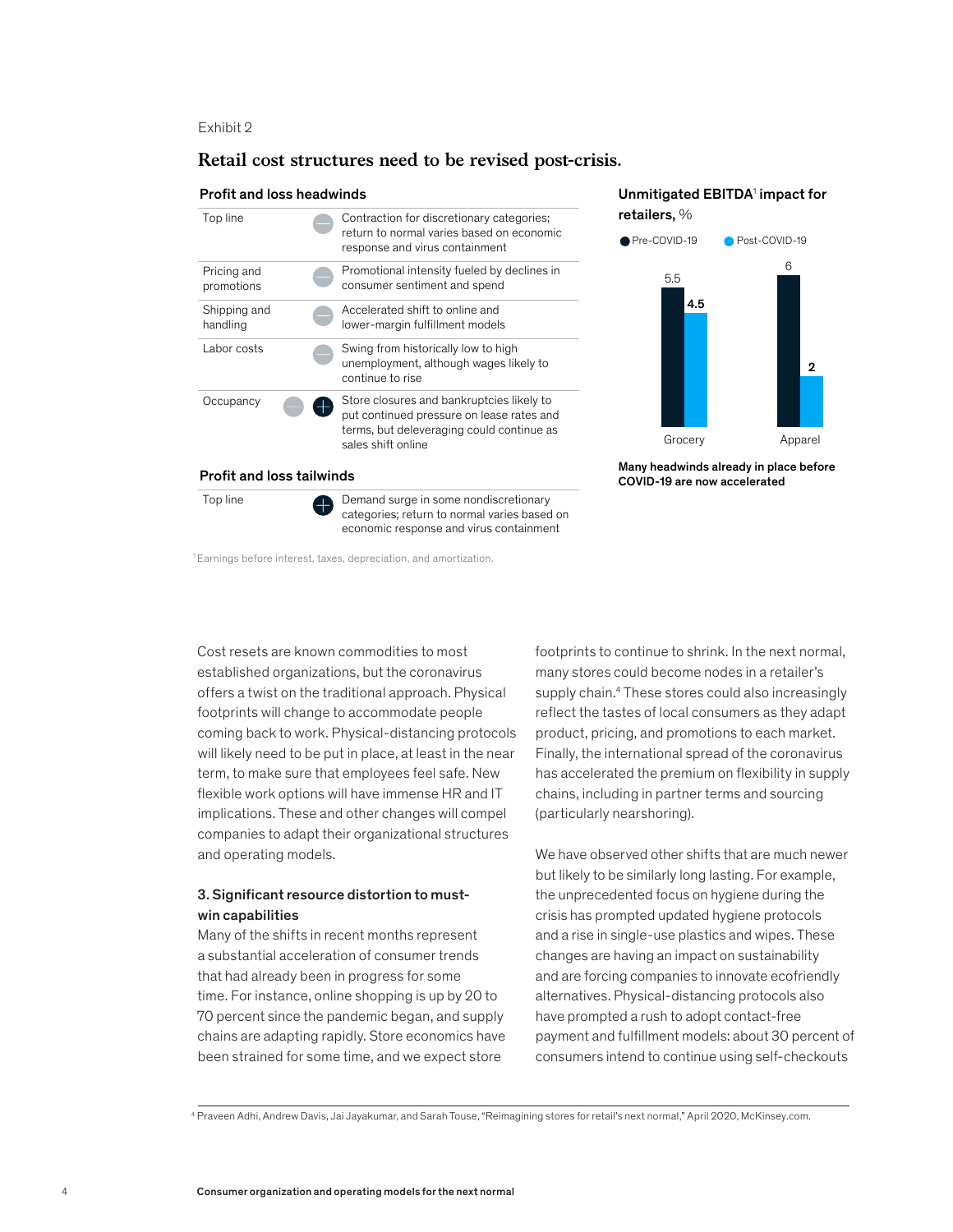after the crisis, and companies have innovated new delivery and pickup models. The final, but perhaps most troubling, shift is the shock to customer loyalty. Up to 40 percent of consumers have switched stores and brands during the crisis, and many may choose to keep their new habits.

Retailers and consumer-goods companies should ensure that they are strategically positioned to capture growth from these significant trends. Doing so may require investing further in existing capabilities such as e-commerce or innovation or in a new set of capabilities—for example, flexible supply chains, omnichannel sales capabilities, and more accelerated DD&A. It may also include rethinking marketing strategy, capabilities, and spending to better engage with changing consumer sentiments and habits. Organizations may consider pursuing M&A to rapidly gain priority capabilities: the environment is changing quickly, and winners will be out in front.

An average retailer allocates about 6 to 9 percent of its total resources to e-commerce, DD&A, and internal talent exc flexible supply chains. In consumer packaged goods, the number is similar—about 5 to 7 percent of

resources. However, according to our recent survey of retailers and consumer companies,<sup>5</sup> respondents believe they will need to allocate two to three times more than their current level of resources to increase these capabilities in the future (Exhibit 3).

#### 4. Acceleration to the flexible workforce of the future

The COVID-19 crisis has dramatically increased experimentation with flexible workforce models. Use of video-conference applications has risen by a factor of five to seven, and organizations have become more adept at working remotely. Talent exchanges are being created to address the imbalances between labor supply and demand by, for example, connecting disrupted retailers and consumergoods organizations that have furloughed or laid off employees with companies that are looking to hire workers quickly. One such exchange, powered by Eightfold.ai and FMI, was launched in early April and, within just two weeks, listed more than 600,000 job openings in the food industry. Some companies have internal talent exchanges: one Chinese cosmetics retailer used one to reposition its store workers to be online influencers.

Today, these capabilities $2$ 

are limited

#### Exhibit 3

#### **Executives think important capabilities need greater investments.**

#### Top 3 capabilities considered most important in the next 12–18 months $1$

| $\overline{\mathbb{Z}}$ | E-commerce or<br>omnichannel    | Upgraded online-merchandising capability, strong<br>social-commerce presence and ability to interact<br>with customers when/where/how they want,<br>differentiated channel strategy, cross-channel | •6-9% of a typical retailer's FTEs <sup>3</sup><br>•5-7% of a typical consumer-goods<br>company's FTEs |
|-------------------------|---------------------------------|----------------------------------------------------------------------------------------------------------------------------------------------------------------------------------------------------|--------------------------------------------------------------------------------------------------------|
| LL                      | Digital, data,<br>and analytics | inventory and customer management<br>Advanced analytics and machine learning, big-data<br>management, social media listening and response;<br>personalized digital marketing and loyalty           | 40% of peers believe they need to<br>increase these capabilities 2-3×1                                 |
| 57.<br>Dar              | Flexible<br>supply chain        | Omni-supply chain with ability to route product in<br>2-speed model, last-mile delivery, "next product to<br>make" adaptability, nearshoring; partner terms                                        |                                                                                                        |

1 Responses to "Which new capabilities do you expect to be most important to your organization in the next 12–18 months?" Top 3 responses allowed, so figures do not sum to 100.

2 Considering average number of FTEs in retailer's or consumer-goods company's e-commerce, digital, analytics, and supply-chain functions (for supply chain, considered flexible, strategic, analytical omni-resources only).

<sup>3</sup> Full-time equivalents.

Source: McKinsey Commercial Excellence Benchmarking Survey, 2019; McKinsey Retail and Consumer Goods Bold Moves Survey, April 2020 (n = 100); company reports; McKinsey analysis

<sup>5</sup> McKinsey Retail and Consumer Goods Bold Moves Survey, April, 2020.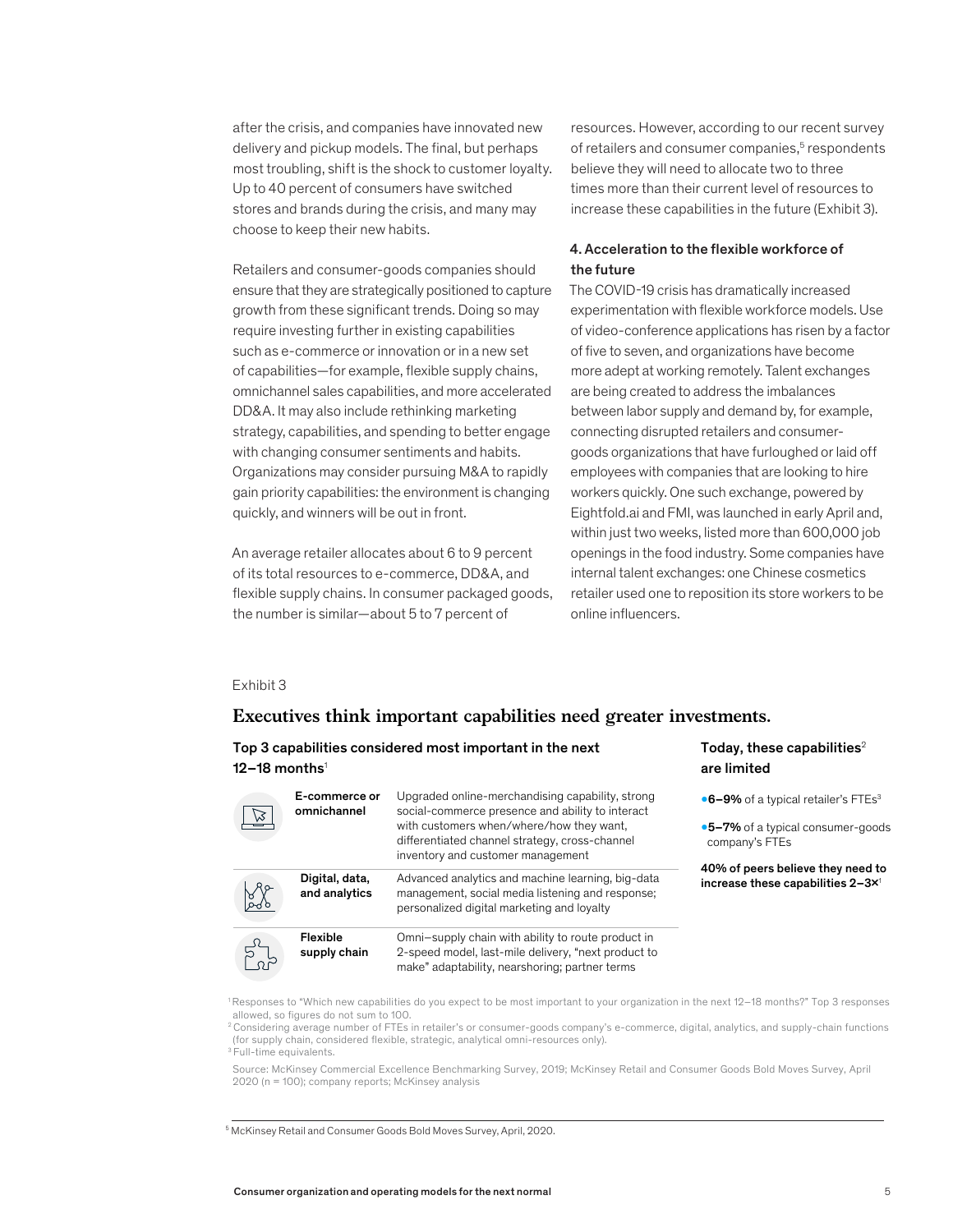In the longer term, we will likely see two major developments. First, a so-called talent-anywhere strategy, with teams consisting of members across locations, could become increasingly common and allow employers to strengthen capabilities in geographies where they have been difficult to build. For example, we mapped the population of data scientists across the United States and found that nearly 70 percent of the headquarters for the top 100 retailers and top 100 consumer-goods companies were more than 50 miles from the nine largest concentrations of data scientists (Exhibit 4).

Second, to load-balance peaks and troughs, new talent marketplaces will emerge across functions to enable labor sharing by companies that don't compete with one another. This development may also establish a more standardized "certification" hat consumer ex among retailers and consumer-goods companies for some common roles (such as cashier, stocker, line

manager, and distribution coordinator), potentially reducing the talent-recruitment burden for HR.

Last, the increased use of the gig economy for specialized labor, such as designers, could reduce the need for in-house niche expertise or large centers of excellence. Many retailers, for example, are rethinking their large in-house creative agencies.

#### 5. Changed employee value proposition

The COVID-19 crisis has changed the employeremployee dynamic. Recent events focused both parties on employee benefits (for example, health insurance and sick leave), protective measures (such as personal protective equipment), and the new norm of remote working.

While this focus will, with time, recede, it is possible that consumer expectations for how employees treat their talent will remain altered. Existing safety protocols may be expanded as personal

#### Exhibit 4

### **Talent centers don't overlap with consumer HQ locations (data-scientist example).**

#### Top 9 US cities for data-scientist population



<sup>1</sup> Percentage of top 100 US retailers and top US consumer-goods companies. Source: Stores.org; Consumer Goods Technology; Talent Intelligence; McKinsey analysis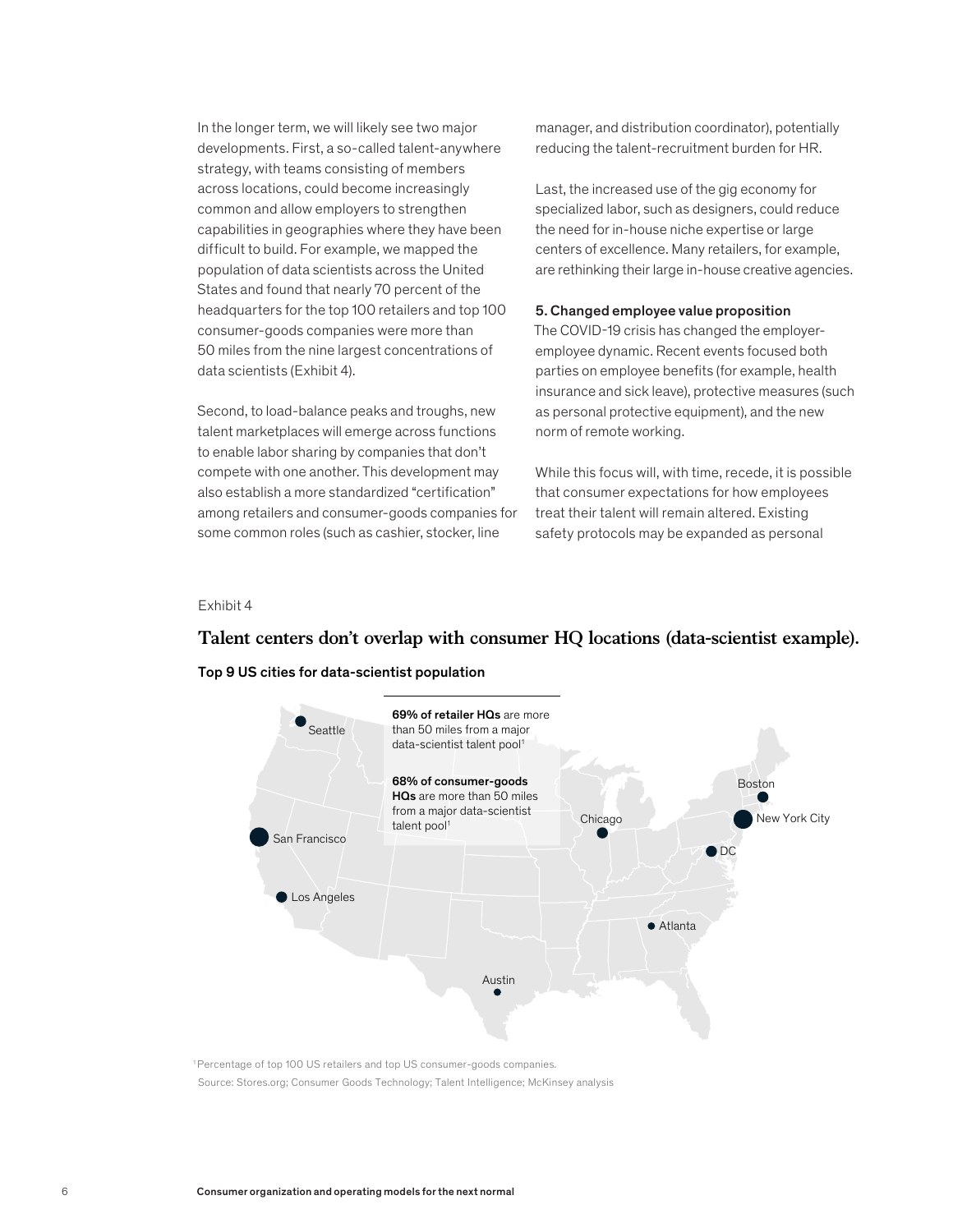protective equipment becomes table stakes for many roles. Employees shocked by the high and rising unemployment rate will look for employers to provide opportunities for them to retrain in a lost-cost, online way. Employees in critical roles may be well positioned to demand that the expanded benefits they were offered during the crisis lockdown (for example, more generous sick-leave policies and enhanced medical benefits) be maintained.

That said, these benefits and improved working conditions come at a price—and most consumer companies will be keeping a close eye on their sales, general, and administrative costs over the coming months, if not years. The acceleration to a more flexible workforce may generate efficiencies that enable this changed dynamic. Consumer organization and operating models for the next normal

6. Sustained metabolic rate of decision making We have also noted the emergence of expedited

and more focused decision making across consumer organizations. In our survey, more than 80 percent of executives said that decisions during the COVID-19 crisis are being made faster than before the crisis. Respondents also revealed that major decisions, such as closing stores or exiting a business unit, are requiring far fewer meetings: almost two-thirds require five meetings or fewer compared with onequarter before the crisis (Exhibit 5).

While the need for accelerated decision making is obvious during this trying time, the ability to sustain such speed is something that companies have struggled with for years. In addition to determining the right governance to continue to make decisions at pace, companies must also establish the infrastructure to communicate and implement them in a thoughtful way.

One way to help maintain this practice is by categorizing decisions and speeding up those

#### Exhibit 5

#### **Focus on decisions, not meetings: Major decisions are being made faster during the crisis.**

Change in time required to make major decisions,<sup>1</sup>  $\frac{0}{0}$ Much faster 50 Somewhat faster **32** Same speed as before  $\blacksquare$  7 Somewhat slower 9 Much more slowly 2

Number of meetings required to reach a final decision,



"Cross-functional communication has vastly improved with increased collaboration and quicker decision making across functions."

"It absolutely made the team more agile, and decisions are now taken with much less time deliberating."

1 Response to "What has been the change (compared to pre-COVID-19) in the time required to make major decisions (eg, exit or enter business categories, opening or closing stores, something relatively important for your business)?"

2 Response to "Think about a major decision you were involved in supporting in 2019 (eg, organization decisions, exit or enter business categories, opening or closing stores, or something relatively important for your business). How many meetings were required to reach a final decision?

<sup>3</sup> Response to "Think about a major decision you were involved in supporting since the COVID-19 crisis began in mid-March. How many meetings were required to reach a final decision?

Source: McKinsey Retail and Consumer Goods Bold Moves Survey, April 2020 (n = 100)

McKinsey CPG Retail Survey;  $n = 100$  executives